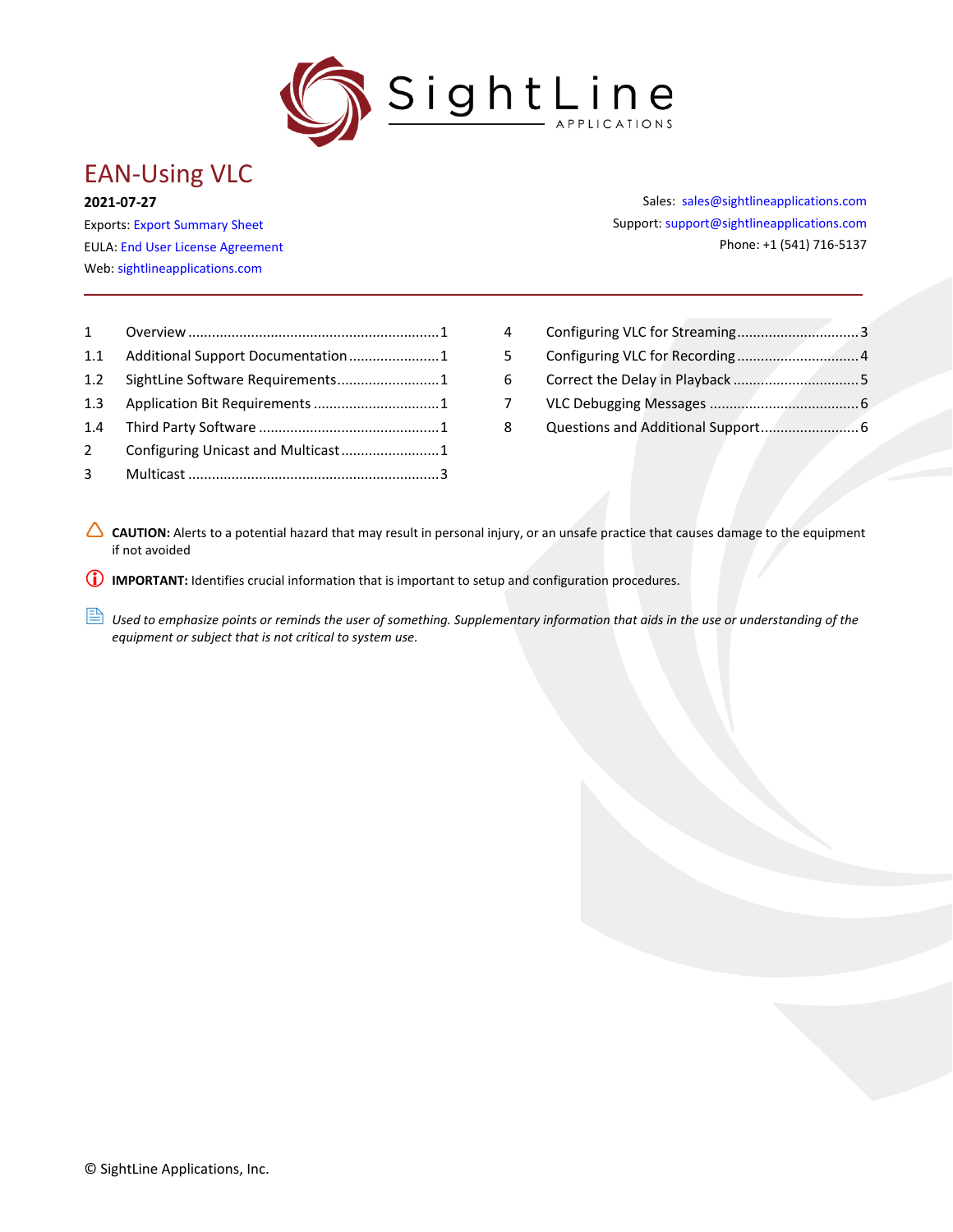

### <span id="page-1-0"></span>**1 Overview**

This document describes how to configure the 1500-OEM / 3000-OEM / 4000-OEM to stream H.264 video data to a host system. It also describes how to configure the VideoLan (VLC) media player to display or record video.

#### <span id="page-1-1"></span>**1.1 Additional Support Documentation**

Additional Engineering Application Notes (EANs) can be found on the [Documentation](https://sightlineapplications.com/documentation/) page of the SightLine Applications website.

The [Panel Plus User Guide](https://sightlineapplications.com/downloads/) provides a complete overview of settings and dialog windows located in the Help menu of the Panel Plus application.

The Interface Command and Control [\(IDD\)](http://sightlineapplications.com/idd/) describes the native communications protocol used by the SightLine Applications product line. The IDD is also available as a PDF download on the [Documentation](https://sightlineapplications.com/documentation/) page under Software Support Documentation.

### <span id="page-1-2"></span>**1.2 SightLine Software Requirements**

 **IMPORTANT:** The Panel Plus software version should match the firmware version running on the board. Firmware and Panel Plus software versions are available on the [Software Download](https://sightlineapplications.com/downloads/) page.

#### <span id="page-1-3"></span>**1.3 Application Bit Requirements**

The functions described in this EAN require Application Bits (app bits) purchased from SightLine. App bits are enabled with a license file provided by SightLine at initial unit purchase or during a license upgrade process. License files use a hardware ID that is applicable to a specific hardware serial number. For questions and upgrade support contact [Sales.](mailto:sales@sightlineapplications.com)

| <b>Function</b> | <b>Initial Software Release</b> | <b>Required Application Bit(s) v7 License</b> |
|-----------------|---------------------------------|-----------------------------------------------|
| Encoding        | $2.22$ .xx                      | Encoding (H.264) 0x0000 0004                  |
|                 |                                 | Optional add for H.265 (4000 only):           |
|                 |                                 | Encoding (H.265) 0x0001 0004                  |
|                 |                                 | HD bits as applicable for application         |

#### **Table 1: Application Bits Requirement Table**

#### <span id="page-1-4"></span>**1.4 Third Party Software**

VLC Software can be downloaded from the [VideoLAN](http://www.videolan.org/) website.

 **IMPORTANT:** VLC uses a very large display buffer, which creates a long delay in the displayed video. While this delay can be minimized (see [Correct the Delay in Playback\)](#page-5-0), VLC should not be used as a standalone control application. It should only be used as a viewing station or for testing.

## <span id="page-1-5"></span>**2 Configuring Unicast and Multicast**

This procedure describes how to use the Panel Plus application for configuring SightLine OEM boards to stream Unicast and Multicast video. General knowledge of IP addressing is recommended for implementing static IP addressing.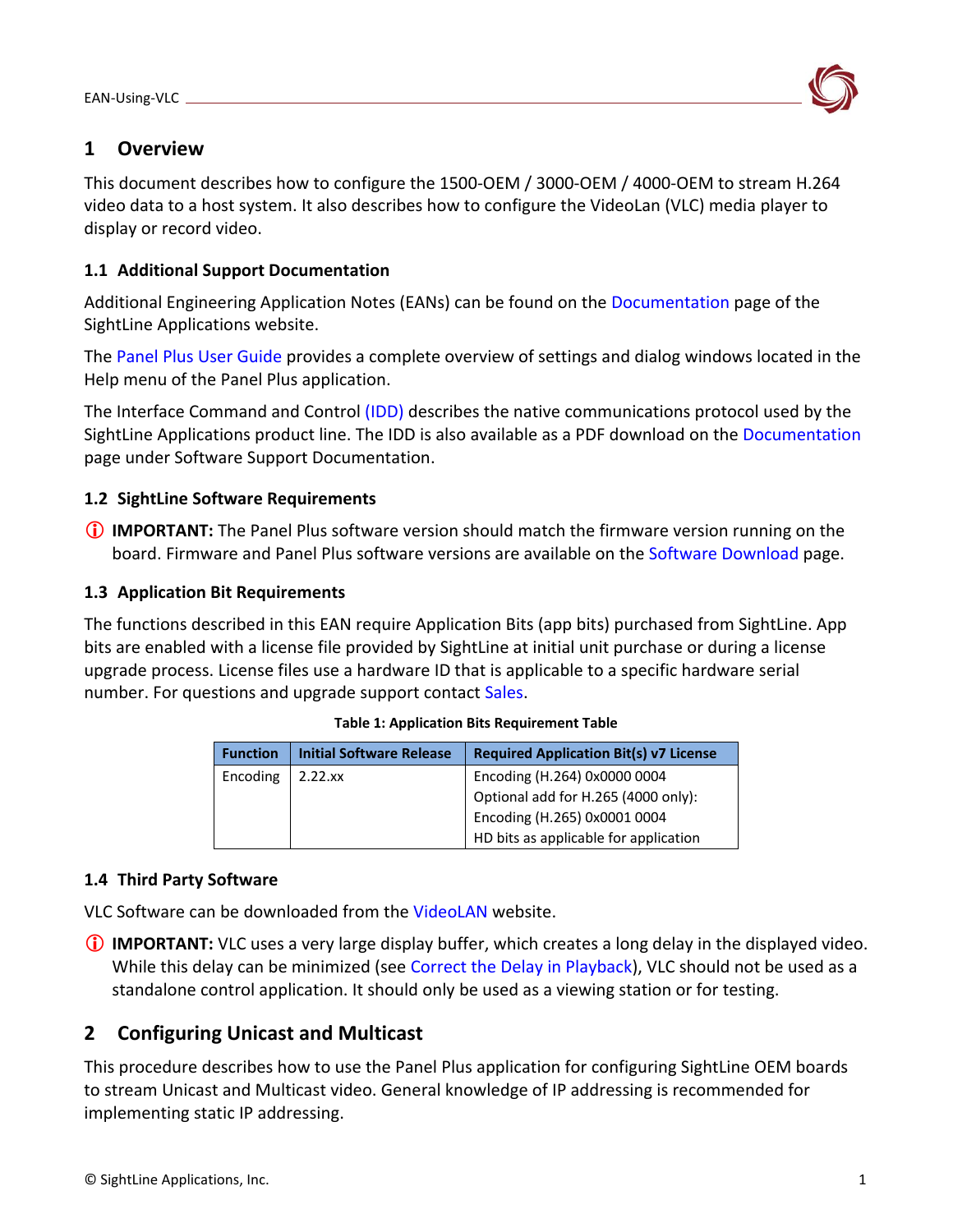**Charles Company** 

See the appropriate OEM startup guide to configure and connect the appropriate video processing board to stream video:

- 1. Start Panel Plus and connect to the video processing board
- 2. Ensure that the status bar has properly updated.
- 3. Select the *Compress* tab in Panel Plus.
- 4. In the *Streaming* section, type in the destination IP address and UDP port number.

To stream to the same host that Panel Plus is currently running on, click *Use My IP*. To stream to multiple clients, click *Use Multicast*.

 *See the [EAN-Encoding](http://sightlineapplications.com/wp-content/uploads/EAN-Encoding.pdf) document for more information on types of IP addresses and differences in streaming options between boards. Consult your network administrator when using the Multicast option.*

| Suedining     |                     |                |              |                     |
|---------------|---------------------|----------------|--------------|---------------------|
| To IP Address | 192.168.0.31        |                | $\checkmark$ | Port 15004          |
|               | Use My IP - Unicast | Use Multicast  |              | <b>Broadcast</b>    |
|               | Send                | Stop Streaming |              | Start/Stop All Nets |

- 5. Click *Send* and note the IP address and UDP port. Both the address and port assignments will be used to create the URL for VLC.
- 6. In the *CODEC/TRANSPORT* section, select an *MPEG2-TS* format, or an RTP MPEG2-TS format.

| CODEC / TRANSPORT |                                                  |                     |
|-------------------|--------------------------------------------------|---------------------|
| RTP:              | <b>MJPEG</b>                                     |                     |
|                   | O RTP H.264                                      | RTP MPEG2-TS H.264  |
|                   | $\bigcirc$ RTP H.265                             | RTP MPEG2-TS H.265  |
| MPEG2-TS:         | $\odot$ H.264                                    | $\bigcirc$ KLV Only |
|                   | $\bigcirc$ H.265                                 |                     |
|                   | Remove TS encapsulation, leave UDP packets only. |                     |

- $\Box$  VLC cannot stream RTP H.264 directly. VLC can stream RTP H.264 with the help of an SDP file or RTSP. For more information on using VLC with an SDP file and RTSP see the [EAN-RTSP](http://sightlineapplications.com/wp-content/uploads/EAN-RTSP.pdf) document.
- 7. For VLC to work, the board must be streaming. See [Configuring VLC for streaming](#page-3-1) section for configuring VLC to enable streaming. Confirm that video is being displayed.
- 8. From the main menu, go *Parameters » Save to board* to keep the streaming options persistent through restarts and power cycles.
- 9. Open the *Connect* tab and click *(click to disconnect).*
- 10. Exit Panel Plus.
- *If Panel Plus is running, it will consume the video stream and VLC may not work.*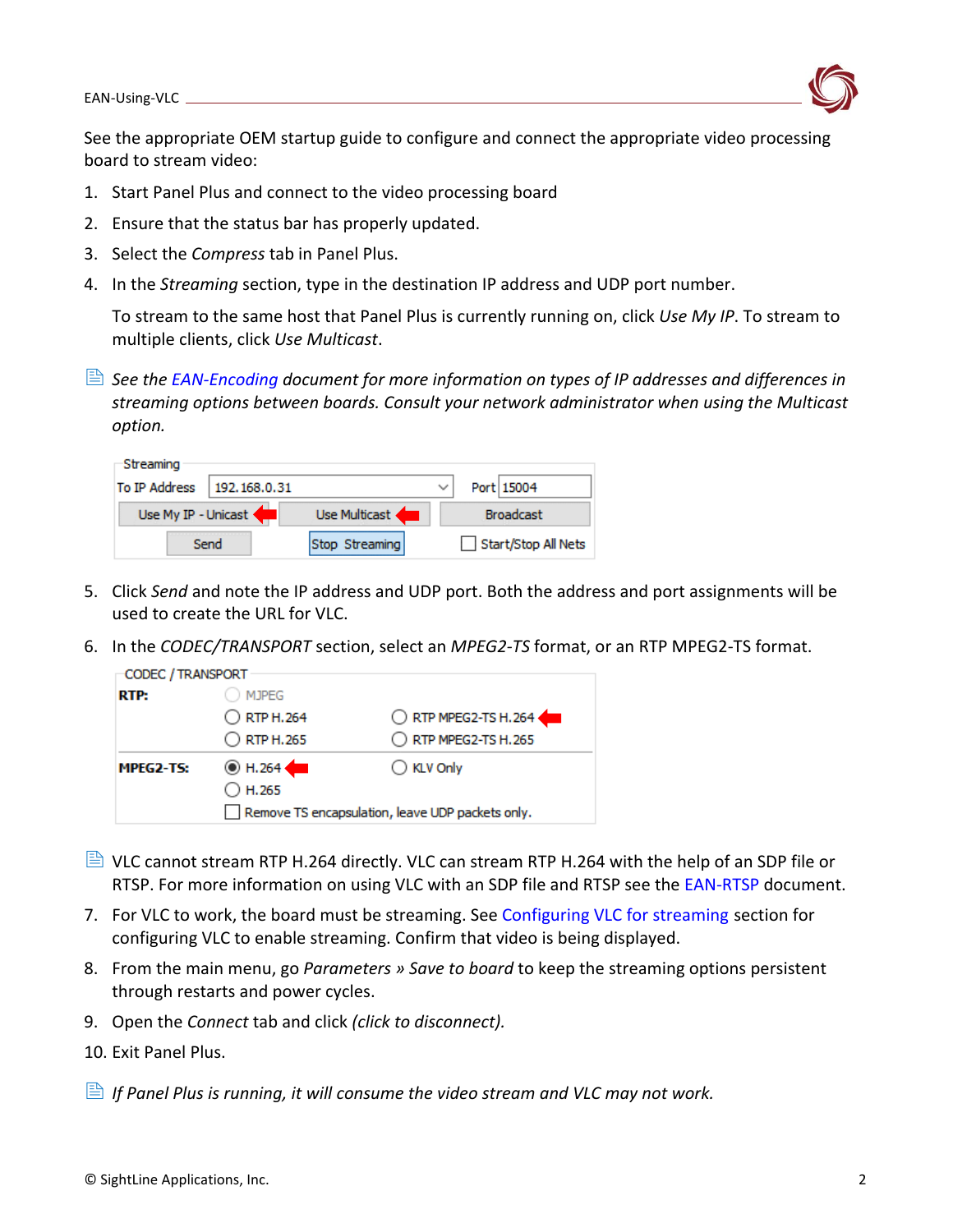

## <span id="page-3-0"></span>**3 Multicast**

The Multicast option will replace the IP address with a multicast IP address (244.10.10.10 or similar). This allows the network video stream to display on multiple computers. The Multicast address shown is this section is for example purposes only. Any valid Multicast IP address can be used.

*For issues regarding the transmission of Multicast packets on a network, consult your network* $\blacksquare$ *administrator.*

### <span id="page-3-1"></span>**4 Configuring VLC for Streaming**

- 1. Open the VLC application.
- 2. From the main menu, select *Media\Open Network Stream*.



3. Enter the network URL. Examples of a URL used for VLC:

Unicast:

- udp://@:15004 for MPEG2-TS H.264
- rtp://@:15004 for RTP TS formats (RTP MPEG2-TS H.264 and RTP MPEG2-TS MPEG4)

#### Multicast:

- udp://@224.10.10.10:15004 or rtp://@:224.10.10.10:15004
- *Use the UDP port number set in the Compress tab in Panel Plus. if it is different from 15004. For example: - udp://@:15008.*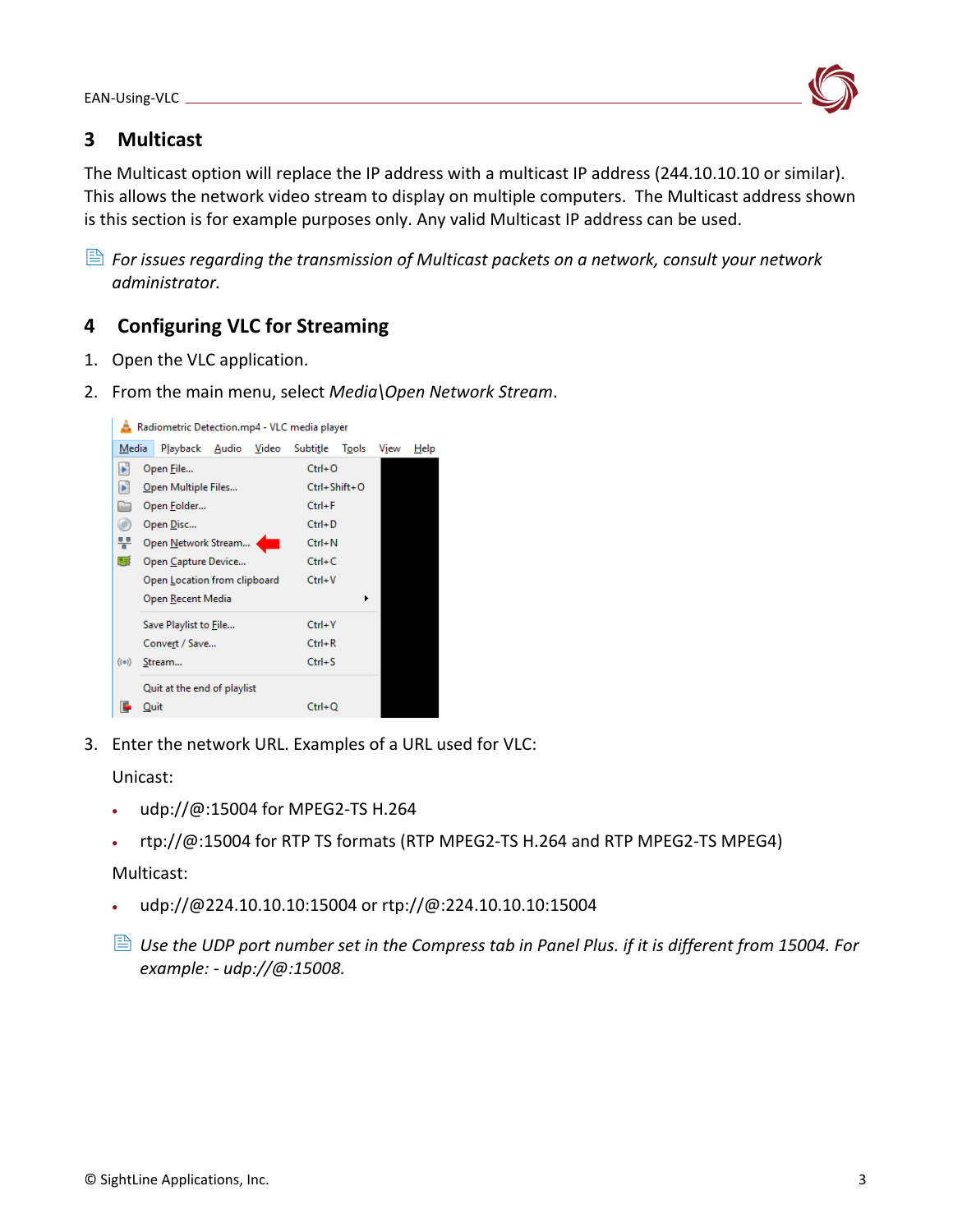

4. Click the *Play* button.



- **A** permanent shortcut can also be created to stream directly from the UDP port specified.
- 5. Use Windows file explorer to navigate to the VLC install directory in Program Files (x86).
- 6. Right click on the *vlc.exe* and select *Create Shortcut*. Depending on the Program Files (x86) folder security permissions, a new shortcut may need to be saved to the desktop.
- 7. Rename the new *vlc.exe* shortcut to *VLC-SLA-Stream* (or similar name).
- 8. Change the target line to include the URL. Right-click on the shortcut and select *Properties*.
- 9. Change the target line to "*C:\Program Files (x86)\VideoLAN\VLC\vlc.exe" udp://@:15004*

10. Click *OK*.

#### <span id="page-4-0"></span>**5 Configuring VLC for Recording**

- 1. Follow [Configuring VLC for Streaming](#page-3-1) to start streaming the video to VLC player.
- 2. Before creating a recording from VLC, make sure to specify a directory location for the saved recordings. From the main menu, go to *Tools* » *Preferences* » *Input / Codecs*. In the *Record directory or filename* field, use the *Browse* button to specify a directory.
- 3. Right-click on the displayed video and select *Record*. The video file will be saved into the directory chosen in the previous step. The file name will be generated with a *.TS* extension

| doi | Next     |   |
|-----|----------|---|
|     | Record   |   |
|     | Audio    |   |
|     | Video    |   |
|     | Subtitle | ▶ |
|     | Playback |   |
|     |          |   |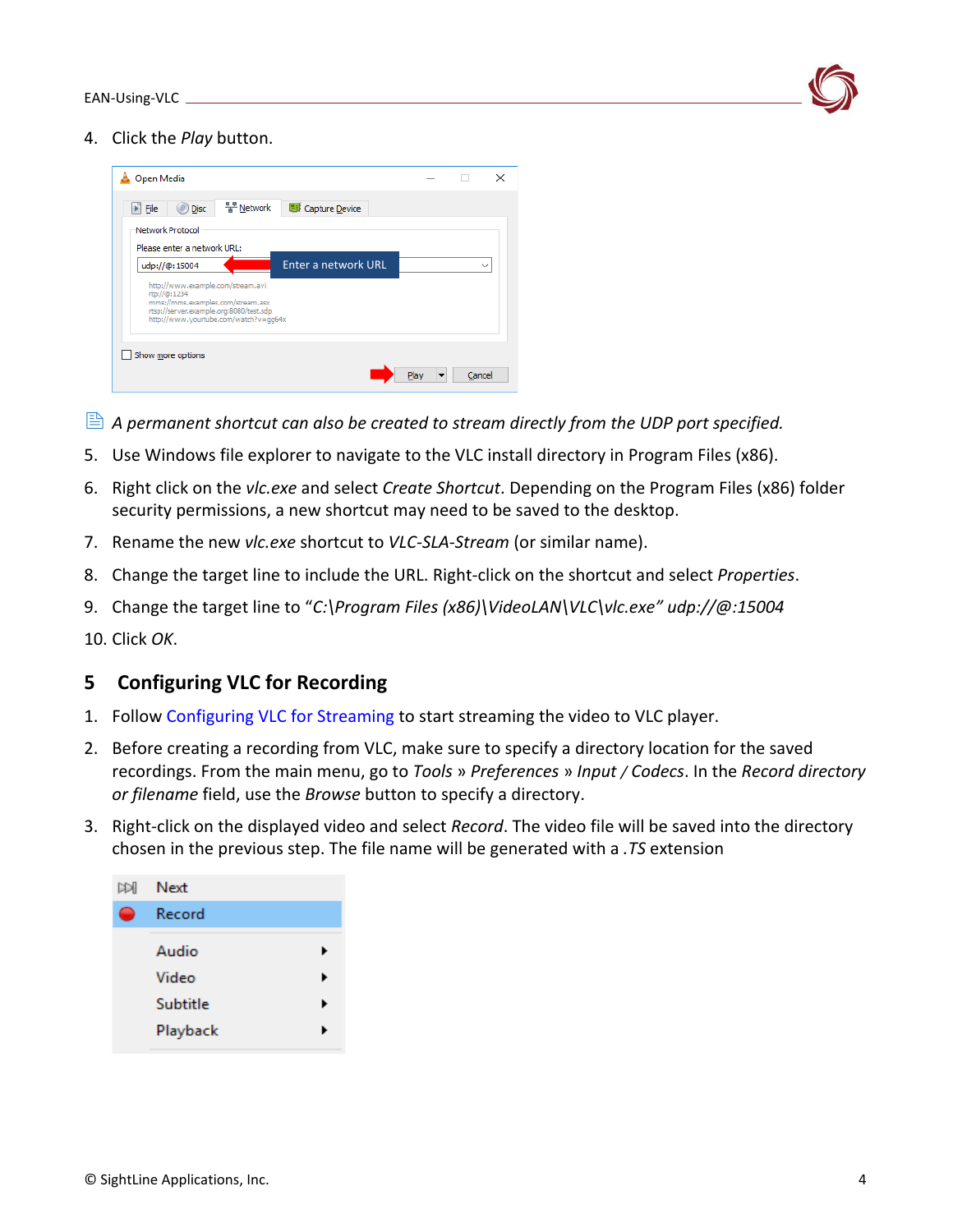

### <span id="page-5-0"></span>**6 Correct the Delay in Playback**

In its default configuration VLC introduces a display delay of one or more seconds to the video. This can be modified using the steps below.

1. Start VLC. From the main menu go to *Tools » Preferences*.



2. In the bottom of the *Preferences* dialog window in the *Show settings* section, click the *All* option.



- 3. Click on the *Input / Codecs* option in the list.
- 4. Scroll to the *Advanced* section.
- 5. Change the *Network Caching* value to *300 ms*.
- *<sup>A</sup> lower value of 200 ms can be entered. A slightly higher value should be tested before using though.*



6. Click *Save* and exit the program.